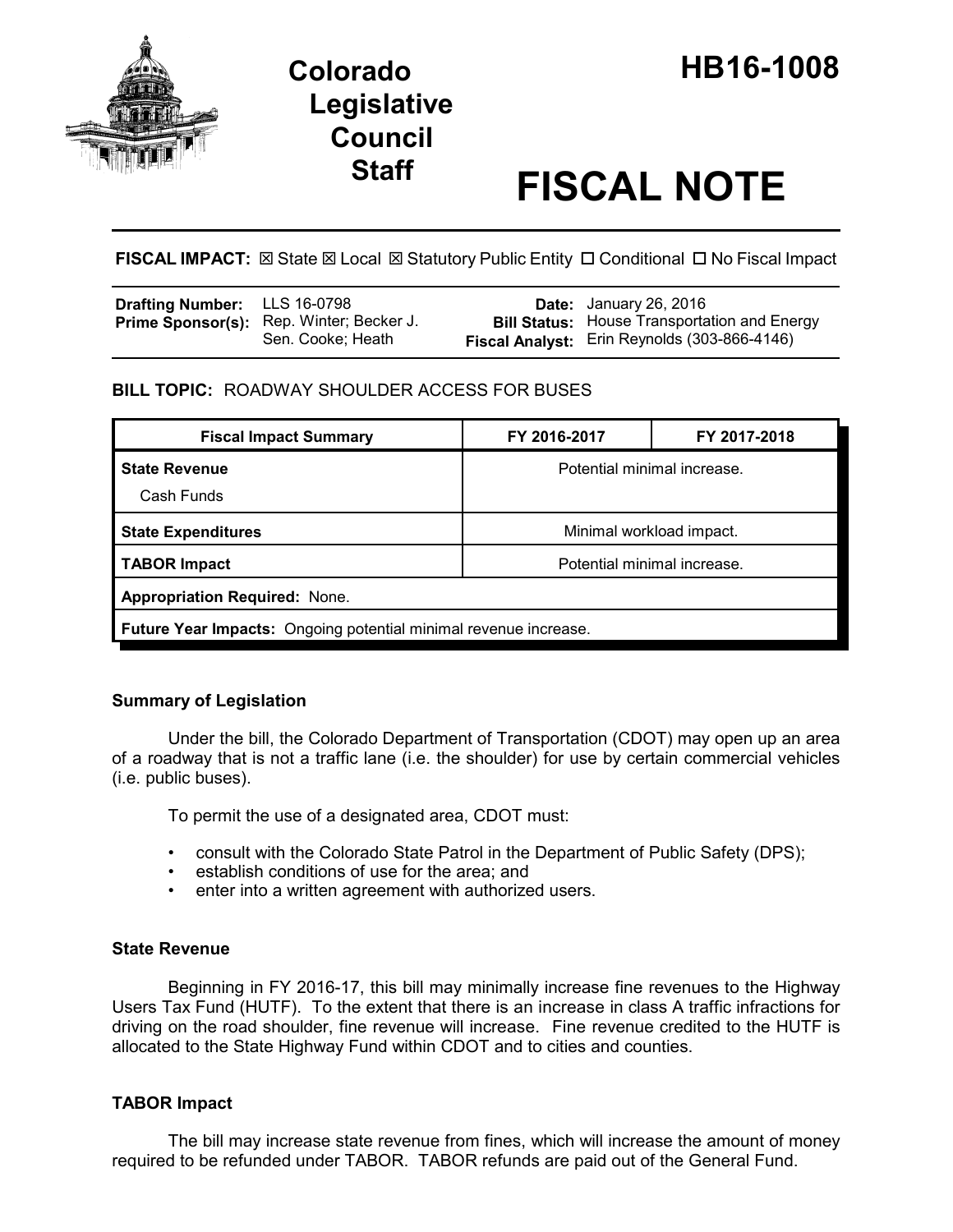January 26, 2016

# Page 2 **HB16-1008**

#### **State Expenditures**

Beginning in FY 2016-17, this bill is anticipated to minimally increase workloads in CDOT, the Judicial Department, DPS, and the Department of Revenue (DOR).

*Colorado Department of Transportation***.** Under the bill, CDOT is required to consult with DPS, establish conditions for shoulder use, and enter into contracts with government entities or government-owned businesses that operate buses. This workload increase is expected to be absorbed within existing appropriations. The High Performance Transportation Enterprise (HPTE) in CDOT contracts with private partners that are expected to absorb signage costs, but no fiscal impact to the HPTE is expected.

*Judicial Department.* Trial courts may see a minimal increase in infractions. Under the Judicial Department's workload model, one county court judicial officer can process just over 30,000 infraction cases a year; therefore, it is assumed that workload impact is minimal and will not require an increase in appropriations.

*Department of Public Safety.* DPS will enforce the new traffic infraction, be consulted on conditions for shoulder use, and will also be required to update its information materials on the law. These impacts are expected to be accomplished within existing workloads and appropriations.

*Department of Revenue***.** DOR will be required to update its Penalty Assessment Express System (PAX), and the accounting system used to input ticket payment information. It is assumed that this workload impact can be managed within existing appropriations.

#### **Local Government Impact**

This bill may minimally increase HUTF revenue to local governments beginning in FY 2016-17 by increasing the local government portion of fine revenue collected from the existing class A traffic infraction for violating shoulder use.

#### **Statutory Public Entity Impact**

To the extent that the Regional Transportation District (RTD) is able to operate its buses on highway shoulders, workload will minimally increase for RTD to contract with CDOT and also to train bus drivers on authorized shoulder use.

#### **Effective Date**

The bill takes effect upon signature of the Governor, or upon becoming law without his signature.

#### **State and Local Government Contacts**

**Counties Counties Counties** Counties Counties All Dudicial Public Safety Regional Transportation District Revenue Sheriffs **Transportation**